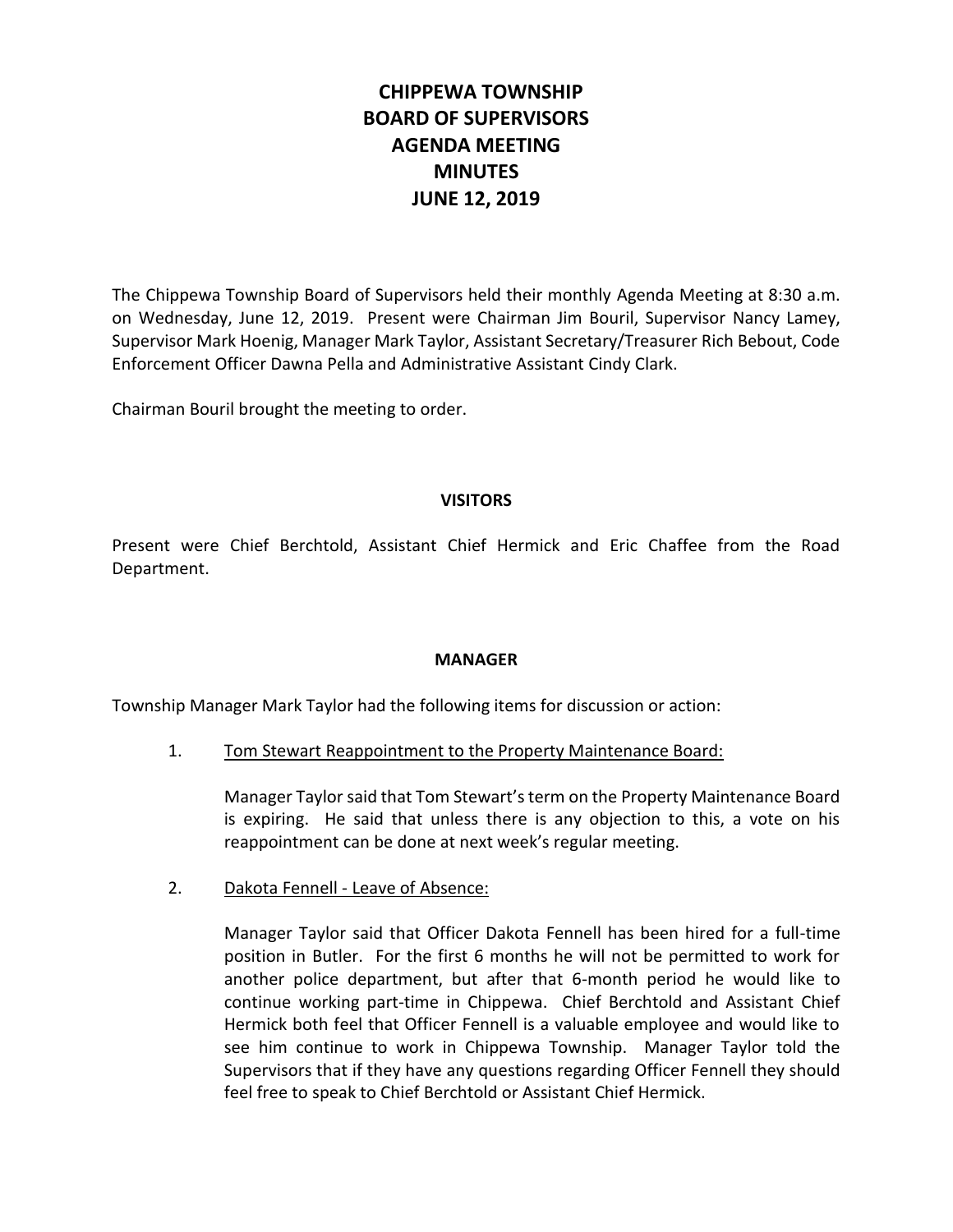### 3. 2020 Interceptor Police Unit:

Manager Taylor spoke about the 2020 Interceptor Police Unit and the cancellation of orders last year. We were offered a 2020 with a \$3000 discount. He said the 2020 was cheaper than the last one purchased. The Township would finance this over a 3-year period so the Township would not have to pay the total amount up front. He said we will be advertising the car that the Chief is now driving soon as it won't pass inspection next year.

### 4. 2018 Health Care Claims Review:

Manager Taylor said a meeting was held with Benecon, who oversees our health care. He provided the Supervisors with information regarding this. This breaks down the claims and how the Township has handled the claims, prescriptions, and items in different categories. He felt the meeting was very beneficial. He was told about things that he wasn't previously aware of such as on-line consultations with a \$20 co-pay.

### 5. Camera System:

Manager Taylor said that the work on the camera system in the Township should begin next week. He said that he would like a technical person to be with him when he speaks to area businesses so that their questions can all be answered properly.

#### **MANAGER'S MISCELLANEOUS ITEMS**

Manager Taylor reminded everyone that the Supervisors' Regular Meeting in July is scheduled for the same night as the parade, so the evening meeting on July  $17<sup>th</sup>$  will be cancelled. He said that he will attempt to have everything ready to be handled at the morning Agenda Meeting the week before. (July  $10^{th}$ )

Manager Taylor updated the Supervisors on the subject of the new car washing facility in the area that was built recently. He said it was presented to the Township as an accessory use to a principal use, but they opened the car wash to the public and put up a sign that says they are open 24/7, so he shut them down. They can only wash the dealership vehicles right now. He said they need to be in compliance because the place is now for public use. This is being handled administratively as a principal use site now. This may involve the Zoning Hearing Board and there could be requirements that must be met before they resume as before.